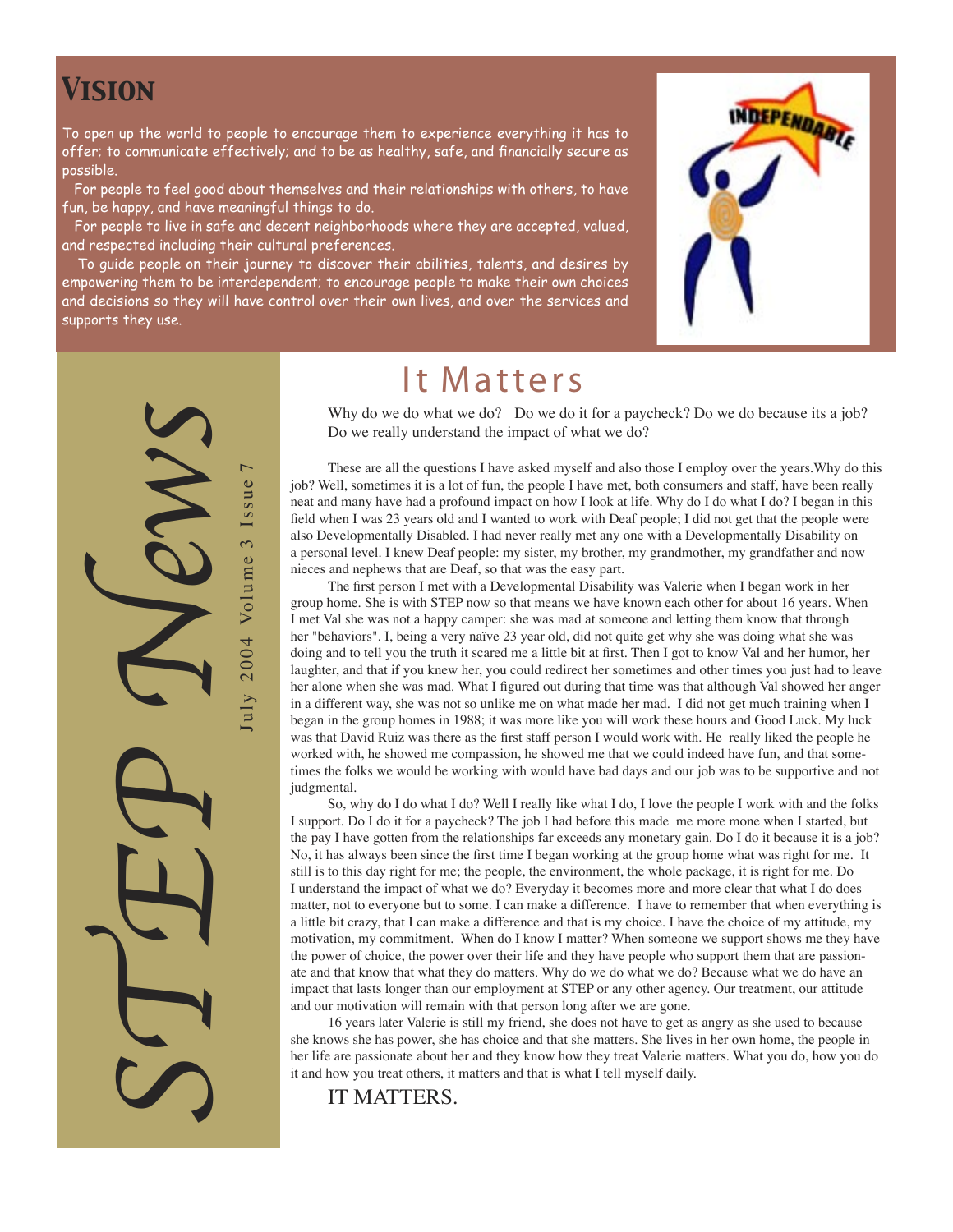# **STEP STARS**

Robbie Wheller thanks the following people for helping out while he was gone: Michelle N,Ted W, Bree K, Gene C, Rob H, Sam H, Diana M, Steve L, Darin M, Corinne P, Mel F. I must express them I say THANK YOU ALL SO MUCH!!

WONDERFUL JOB to Stephanie P. with haircuts for three clients. The clients love it ! They look very nice with your styles.

Thank you Stacy Smith & Stacy Young & Stacy Phillips for working extra hours.

Henry S. -Many thanks for willing to work with Josh during the week especially when you are working on top of your primary job. Whoa!!

THANK YOU Matt Call for your consistency with your work and always there for Mike Dyda. His parents recognized your input in Mikes' life.

Thank you Stephanie Sgro for making the patio nice & clean. Your roommate John Tusing really likes the way you set it up nicely.

Whoaa Sam!! Thank you so much for putting extra efforts on coordinatoring with Tracy due to budget crisis with John & Barry. And for the other consumers.

Special THANKS to BROOKSIDE APTS for welcoming all the clients to rent on your properties. You make the lives of the consumers very comfortable and stress-free with accepting them.

Clayton Hibben, you are doing a great job working on the weekend and your enthusiasm to work with other clients. You follow the VISIONS & VALUES very well.

Greatly appreciate Lynn V for the team-work regard John Tusing. Your medical knowledge is awesome!!

John Cogswell, good luck in your future with your new job, we will miss you!

Cheryl Dubb for the team work with Mike/Joshs' home.



Thank you for Melaine F. for sharing your story regarding life insurance. You are very right about because I learned from my experience and I'm feeling your feeling.

Diana Miller- I appreciate your strong advacory for my clients and your feedbacks is very important to me. Keep it up with your positive communication openly with your coordinators and me as well.

Steff Piscitelli- I appreciate your care and support of Scott regarding to Zackie(Lizard) over the weekend while he was gone on his vacation.

Matty S- I appreciated your assistance with Scott prep for camping and attend to Dr. Garcia office. Keep it up with your positive skills.

Thank You Grisdeas "Tina" for helping Sofia go through her clothes for Goodwill.

Thank you Christi & Betty for being there for Michelle's to keep excrise daily.

Thank you, Bree , Cheryl , Rob and Des for taking KB 's clients while KB is out.

Thank you Anna O'Brien to keep Bibiana's faith to excrise at gym and walking daily.

Thank you Melani R for working hard with Bibiana s health issues.

Thank you Sam for taking  $#2$  team out Chili's resturant then visiting Tom  $C$  s house.

Thank you so much Stephaine S for great with Joe's Joint calendar.

Thank you Clay H for staying overnight at BiBi's.

Thank you Anissa F for taking Sub with Leah last minute notice.

Thank you Ada T working with Leah lately, Leah is luckily having you.

Thank you Bree K working sub with Bibi on weekend.

Thank you Jerry H for picking up TV Shelf & bring to Michelle's.

Thank you PA staffs ( week end ) & cleints who went to RiverCats baseball game. It was wonderful & had good time with fireworks.

E

P



Gary Austin 7/2 Mary Davis 7/2

Jennifer Jones 7/2 Tom Frederick 7/3 Deanna Gross 7/3 Gerald Schrader 7/3 Danielle Caplinger 7/5 Desiree Pollard 7/6 Wendy Ralston 7/7 John Tusing 7/7 Brenda Burns 7/10 Anissa Fernandes 7/12 Vicki Henson 7/12 Ada Torres 7/12 Donyea Elmore 7/13 Robert Kilmer 7/13 Henry Solis 7/13 Dee Adkins 7/14 Susan Thompson 7/15 Sheila Warren 7/15 Denise Chamberlin 7/16 Brian Teeters 7/17 Wendy Bugge 7/18 Leigh Penny 7/18 Darren Jorgensen 7/20 David Ruiz 7/20 Mark Peterson 7/22 Joseph Ruelas 7/23 Michelle Armstrong 7/24 James Hadley 7/24 Melinda Hadley 7/25 Brian Cox 7/26 Renee Difuntorum 7/26 Brian French 7/27 Wesley Rushing 7/27 Shannon Rasmussen 7/28 Melissa Long 7/29 Jason Sciba 7/29

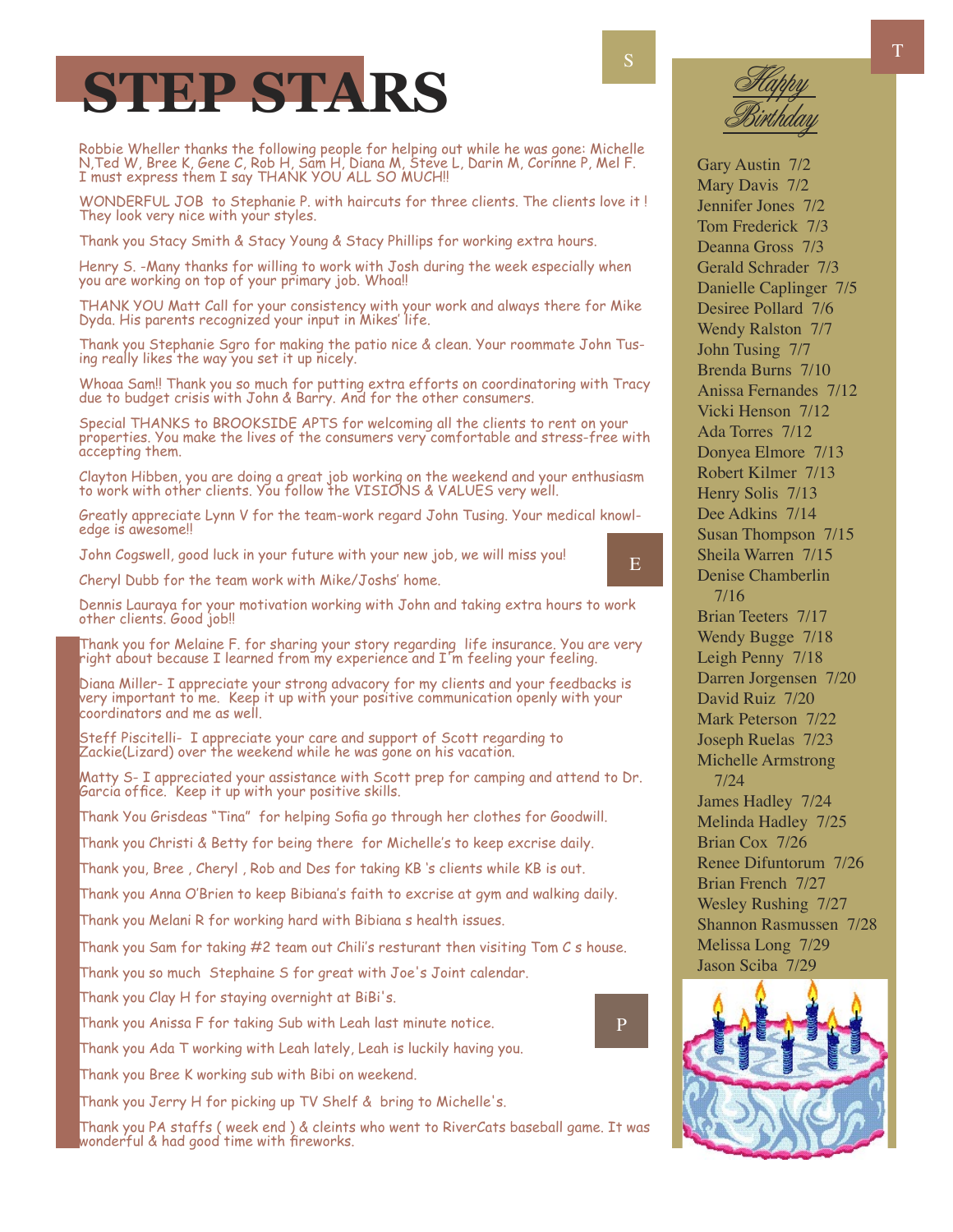## SLS-Deaf

Hello everyone, are you guys enjoying the HOT Weather? Just want to remind the PA staff who works in the DEAF unit that your PA meeting has been changed to June 28th instead of June 21st, so please be sure to show up for the meeting, if anyone is interested in helping with the meeting please e mail Diana Miller at Dianam@stepsite.com and if planning to help out with the meeting please contact before June 22nd. The PA meeting will be at Carmicheal park from 11:30a to 1:30p. Please show up on time. We will have team building, food would be provided and most of all we're gonna have FUN. So please be sure to encourage others to be on time, and if you do not know where the meeting is located, please ask you supervisor for directions.

 Also DEAF unit is looking for PA staff. We have many positions that need to be filled as soon as possible. If you know anybody who is looking for work, and has the heart to work in this kind of work, please refer them S.T.E.P. If the person is hired and still working after three months you will get a referral bonus-CASH\$\$!

## SLS-Hearing

The hearing SLS unit continues to grow and evolve. We would like to say welcome to our new coordinator Lisa Langley and we are glad to have Carol back after being on vacation for more than a week. We are also happy to welcome Sandee Nieves on board as a new Program Manager, partners in crime with Carol Nolan. We are bringing in new clients and helping to make positive changes for the clients we already service. We would like to congratulate LaSheena J. for becoming proactive with her health and making more choices about her nutrition. We would also like to say Bon Voyage to Amy B. as she leaves STEP to embark on a new journey in her life. The unit continues to aim for stability for our clients and coordinators and to laugh a lot along the way.

## I L S

Thanks to everyone who attended the ILS/SLS teambuilding day. The lecturegiven about services available through Legal Services was very informative. Lynn did a great job with the art project. It gave us a chance to show all our art skills and show them off to everyone.

We will be taking on several new clients over the next month or so. We would like to welcome Michele Johnson, Luke Pardee, Manuel Rowan, Tommy Neeley, and Daniel Sevall. Congratulations to Stefon who will be moving into his own home with Brad B! Stefon also graduated from High School last week! Way to go!! Also, we would like to welcome Jeremy Watkins who will be starting with ILS soon.

Parenting Support Group will next meet again on July 15, 2004 at the STEP office from 3:30 to 5:00pm. There will be a guest speaker coming to talk about "Car Seat Safety."

# Human Resources

401K OPEN ENROLLMENT MEETING ON JUNE 29 AT 1:00 PM. ALL ARE WELCOME, PLEASE COME!

T

#### Payroll/ IHSS CORNER

# Attention All Staff!

Effective June 1, 2004, any replacement checks for lost, stolen, or misplaced checks that are reissued to employees/clients will be charged the \$20.00 stop payment fee per check. The stop payment fee will be taken out of the replacement check issued.

Note: When removing your checks from employee boxes, be sure you are removing your check from your box.

If your check is mailed to you for any reason, it is your responsibility to make sure that your current address is on file and on your check. Any changes must be submitted on correct form to the payroll department prior to payroll to assure information inputted on time.

All payroll/ paycheck questions must be submitted in writing and allowed 3 business days to solve problem. Please do not call Robin or Lisa with these issues- written submissions only. Thank You!

E A P

I know that in the past, we have reminded all of our staff about our EAP program. EAP stands for Employee Assistance Program, also known as the Life Balance program. The theory behind this type of program is that if we can help you with your personal life, in a way that doesn't reveal your personal business to us, then you can focus better on your job with us. This helps you, our company, and our clients.

This is my favorite benefit as it covers so many things that happen in our lives and make it so difficult to come to work and do our best job. It is ABSOLUTELY confidential and offers too many services to list here. We have included a flyer with the newsletter and I want to really encourage everyone here to read the flyer and try this service. I have used it more than once myself and I am happy to recommend it to everyone at STEP.

E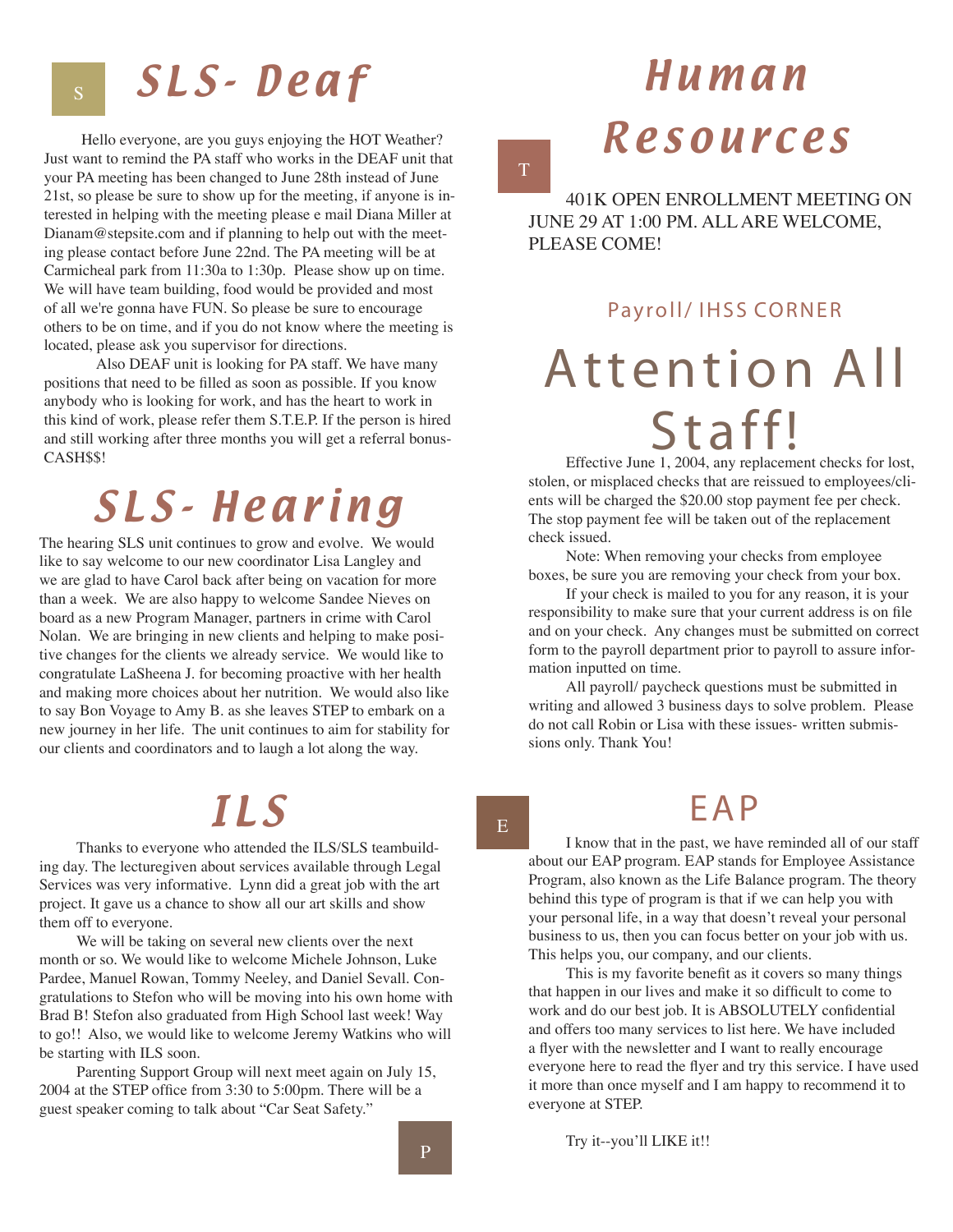## Day Program

#### *Next Step*

Next Step is growing. We have several clients on our waiting list. We are looking for more staff to start Day Program in both Extra Step and Next Step.

Welcome Sarah Gee to our program.

Next Step has many new clients with great skills so we are opening another house cleaning crew. If you want your house to be cleaned, please contact Debbie Waters at 679- 1555 ext. # 110 or please page 916-590-4501@myairmail. com or e-mail Debbiew@stepsite.com.

#### *Extra Step*

July is National Ice Cream Month! No one is really sure who invented Ice Cream. One story is a Roman Emperor named Nero ordered his servants to bring ice from the mountains and mix it with fruit. Another story says a Chinese Chef thousands of years ago mixed Milk and Ice to make sweat treats. Any way you look at it we are happy someone invented it. Did you know that people in Sacramento eat more ice cream per person than any other City in the USA? It's true! The following are the top 15 ice cream flavors courtesy of the International Ice Cream Assoiciation. 1) Vanilla, 2) Chocolate, 3) Butter Pecan, 4) Strawberry, 5) Neapolitan, 6) Chocolate Chip, 7) French Vanilla, 8) Cookies and Cream, 9) Vanilla Fudge Ripple, 10) Praline Pecan (my personal favorite), 11) Cherry, 12) Chocolate Almond, 13) Coffee, 14) Rocky Road, and 15) Chocolate Marshmallow. What is your favorite Ice Cream?

In honor of National Ice Cream Month, Extra Step would like to invite you to join us for an Old Fashion Ice Cream Social! It will be held at STEP on Friday July 23rd from 11:00am to 1:00pm. YUMMY, I CAN'T WAIT!!!

Extra Step would like to like to acknowledge some of our outstanding Job Coaches and inform you of some changes taking place in our department. Holly Ahrens has accepted a promotion to become the Program Activity Developer for both Extra Step and Next Step. Becky Byng has accepted and additional position of Deafblind Activity Developer...I am so excited to see her new and creative ideas! Katrina Parham and Brent Cogswell are the new Job Coach team working with our newest client Atif Shabbir. I am so proud of the way the demonstrate STEP's Values everyday! Gene Cochrane has been a valued employee here at STEP for many years and has worked in many positions; Job Coach, Personal Attendant, Roommate, and SLS Coordinator. He will be relocating to Bakersfield in August as his wife Jennifer has completed her Masters Degree in Audiology and has accepted a position

### Southern Chicken **Salad**

6 servings/serving per size: 1 cup Preparation time: 15 minutes

This salad is a Southern classic. It makes a wonderful main dish for a brunch, luncheon, or supper meal.

3 cups chopped, cooked chicken (skin removed) 1 cup seedless grapes (about 1/2 lb.) 1/2 cup chopped celery 1/3 cup slivered almonds, toasted 1/3 cup lite mayonnaise 1/3 cup plain, low-fat yogurt 1 Tbsp lemon juice 1/4 cup raisins or currants 1/8 tsp. pepper Lettuce leaves Curry powder

1. In a large bowl, combine the chicken, grapes, celery, and almonds. Whisk together the remaining ingredients except the lettuce leaves and curry powder.

2. Add the dressing to the chicken mixture and toss well. Cover and chill. Spoon onto lettuce leaves and garnish with curry powder to serve.

| Fruit Exchange1      | Cholesterol69mg |
|----------------------|-----------------|
| Lean Meat Exchange3  | Sodium $181mg$  |
| Fat Exchange1        | Carbohydrate16g |
| Calories273          | Dietary Fiber2g |
| Calories from Fat117 | Sugars $12g$    |
| Total Fat3g          | Protein $23g$   |

You can find more great recipes like this one in our resource library. Check out "Southern Style Diabetic Cooking" by the American Diabetes Association.

#### S.T.E.P. STARS CONTINUED

Jude de la Concepcion: Thanks for all the support you give Kenny and taking the time to notice he needed a new bed and making sure he got one.

Stephanie Tate: Thanks for taking the time and caring enough so Jeremy could write a letter to SSI.

Melani Rogers: Thanks for seeing that Jeremy wanted a hair cut and being willing to take him on such short notice, even though he had not started with ILS yet.